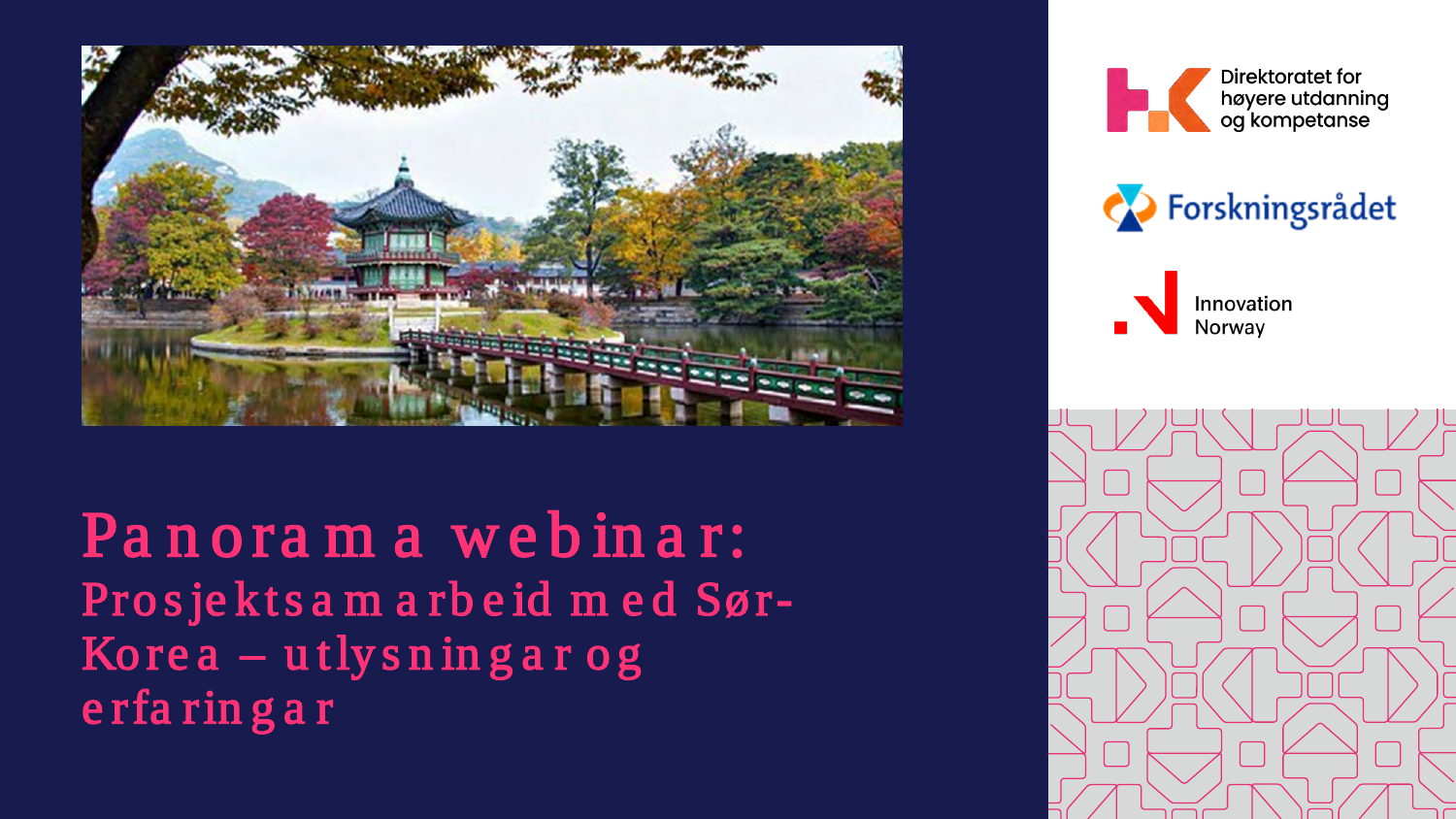Progra m

| $09:00 - 09:10$ | Presentasjon av aktuelle utlysing ar frå Forsking srådet og<br>Direktoratet for høgare utdanning og kompetanse<br>v/seniorrådgje var Unni Kvernhus vik Sagberg, HK-dir                                                                                                                                                                                     |
|-----------------|------------------------------------------------------------------------------------------------------------------------------------------------------------------------------------------------------------------------------------------------------------------------------------------------------------------------------------------------------------|
| $09.10 - 09.25$ | Presentasjon av NRF Korea - Nordic R&D Network Programme                                                                                                                                                                                                                                                                                                   |
|                 | v/Kim Jong-Deok, direktør for utdanning og internasjonalt<br>samarbeid, National Research Foundation of Korea (NRF)                                                                                                                                                                                                                                        |
| $09.25 - 09.40$ | «Forskings og utdanningssam arbeid med Korea knytt til viktige<br>felles satsing som råder for næring slivet»<br>v/a vdelingsleiar Svein Grandum, Innovasjon Noreg Sør-Korea                                                                                                                                                                               |
| $09:40 - 10:30$ | Paneldiskusjon: Korle is sette i gang prosjekts amarbe id med Sør-<br>Korea – erfaringar frå prosjektleiarar i Noreg<br>- Masoud Naseri, UiT Norges arktiske universitet (UTFORSK)<br>- Graham Gilbert, Norges Geotekniske Institutt (INTPART)<br>- Andrej Kuznetsov, Universitetet i Oslo (INTPART)<br>- Øyvind Paasche, Universitetet i Bergen (INTPART) |

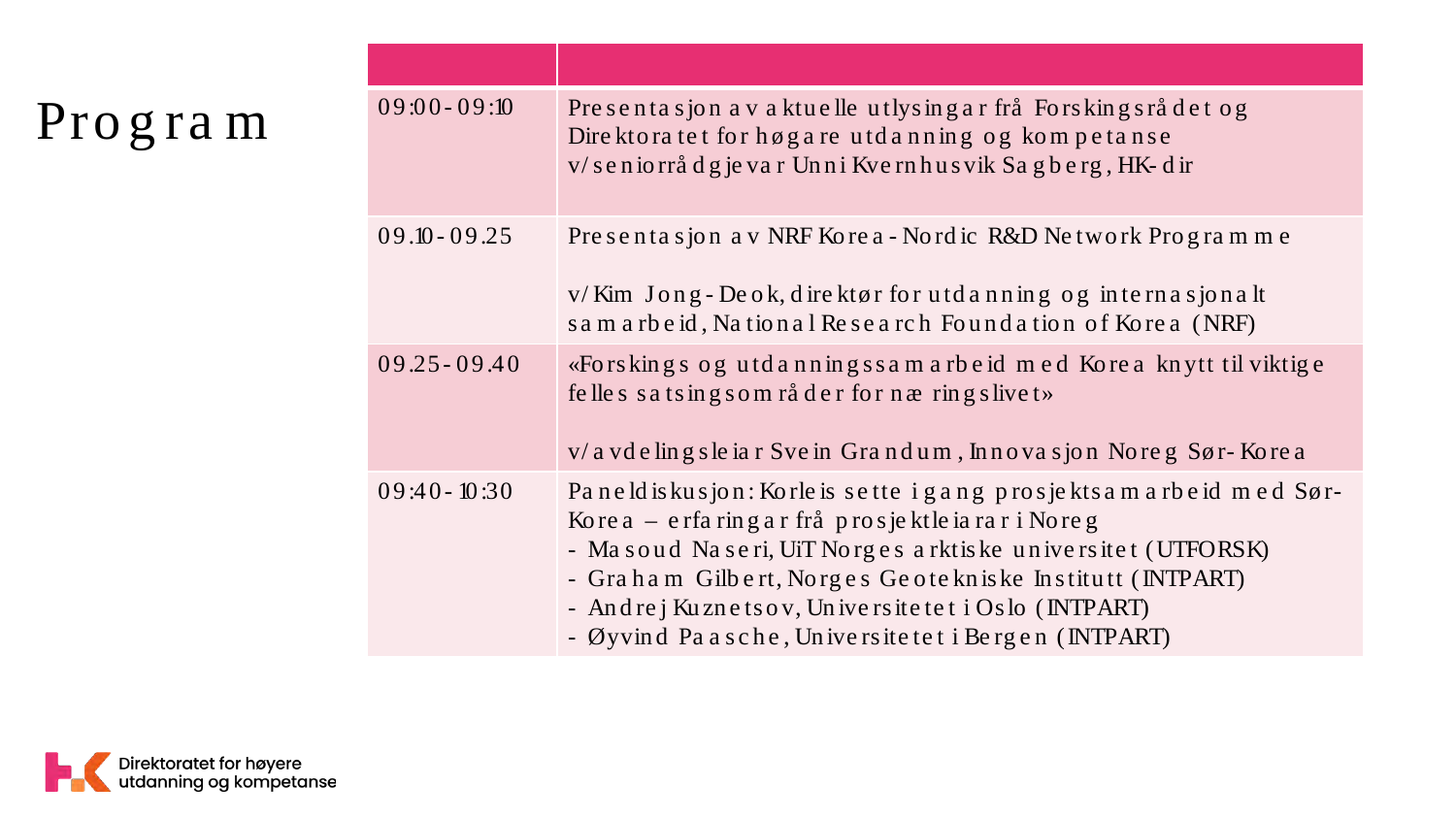### The Panoram a strategy (2021-2027)



- Norway's strategy for bilateral cooperation on higher education and research with nine countries of strategic importance to the knowledge sector o u ts id e o f th e EU/ EEA a re a
- Bra zil, Ca n a d a , In d ia , J a p a n , Ch in a , Ru s s ia , South Afric a , South Korea, and USA
- The purpose is increased quality and relevance in higher e duc a tion, re search and innovation in Norway through in te rn a tion a lisation and cooperation with the business se ctor.

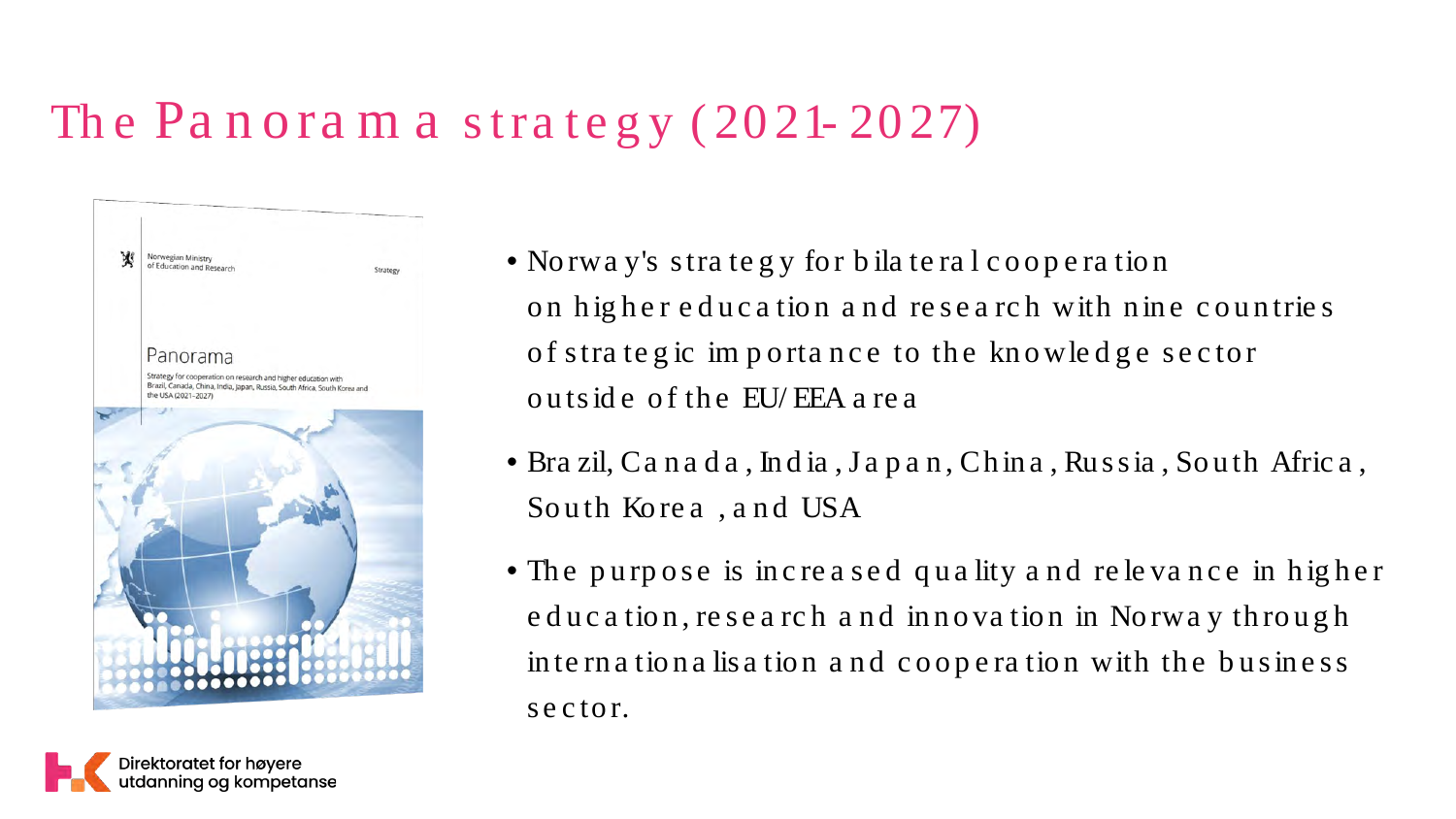### Pa nora m a

The Panorama strategy is

- an instrum ent under the Long-term plan for research and higher education (2019-28)
- a part of the follow-up on the White Paper A world of opportunities — International student mobility in higher e d u c a tio n







It is expected that the cooperation will be b a sed on e stablished principles linked to

- quality
- re le va n c e
- re c ip ro c ity
- long-term perspectives
- a c c o u n ta b ility

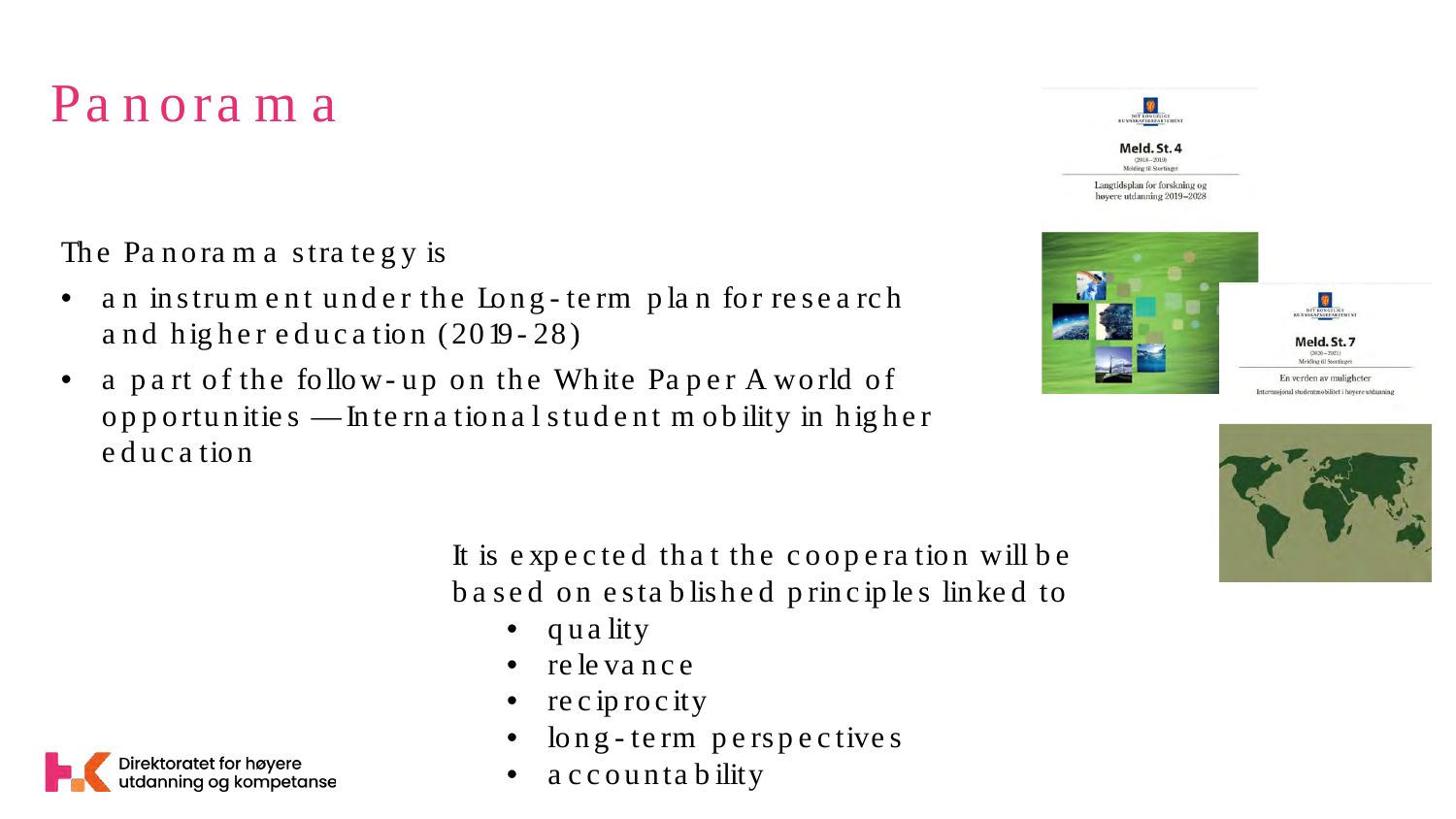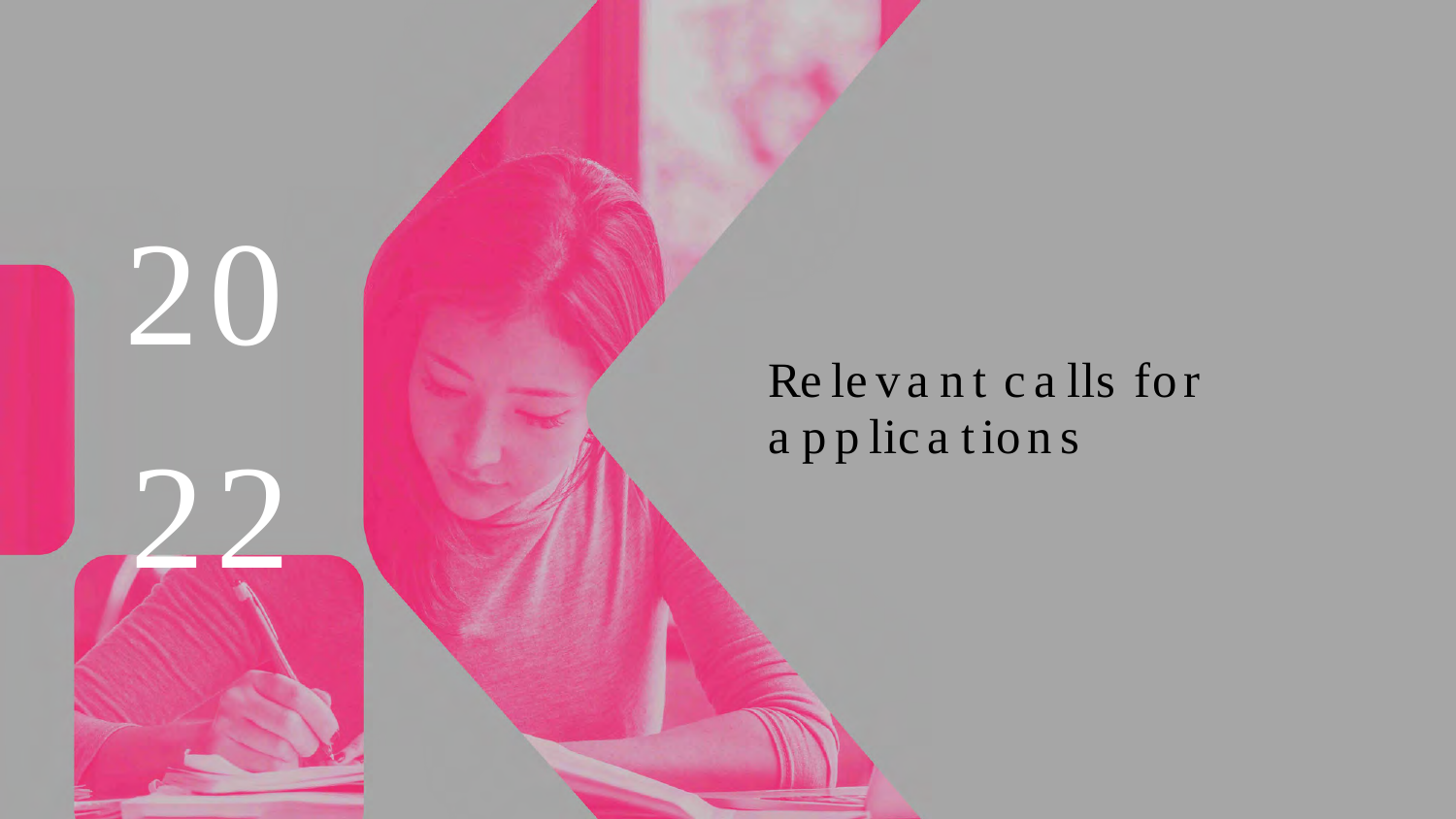# INTPART

- In te rn a tio n a l Pa rtn e rs h ip s in Excellent Education, Research and In n o va tio n
- Application deadline: March 16 20 22
- a p p r. 80 m illions a vailable funding
- 5 m ill per projects for 5 years d u ra tio n

#### **Programme objectives**

- Develop world-class research and education in **Norway**
- through international partnerships.
- Expand cooperation between research groups considered to be at the international forefront or with the potential to become world leaders in their fields.
- Enable long-term *institutional partnerships* with strong academic groups in priority countries.
- Strengthen integration of higher education- and research activities.
- Facilitate cooperation with the business and public sectors, when relevant.

Contact for the Call: Me re the Sandberg,  $m m @ rcn.no$ To rill Wa n vik, <u>in tp a rt @h kd ir.n o</u>



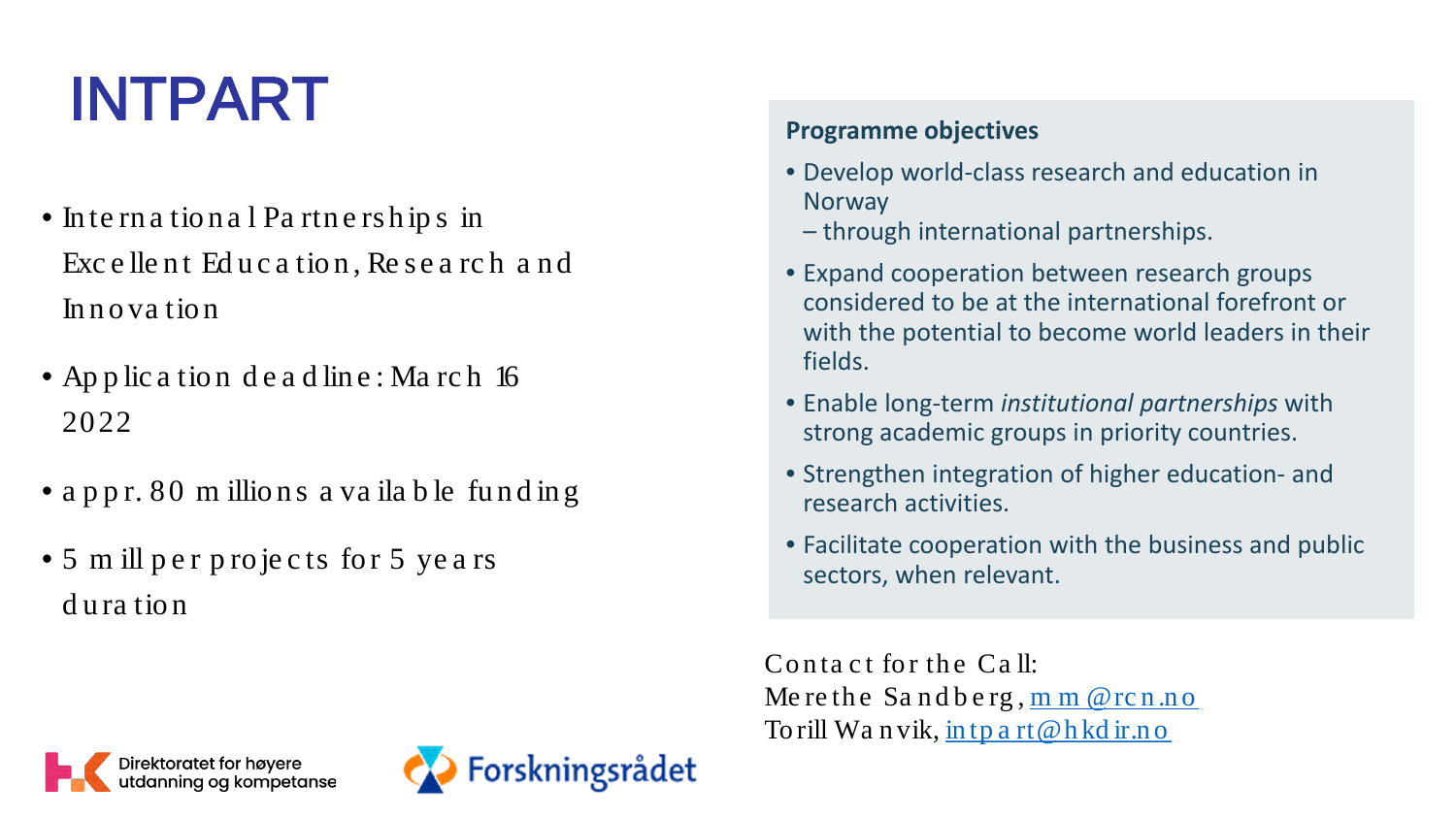# UTFORSK

- An instrum ent under the Panoram a strategy
- A b ro a d a n d fle xib le p ro g ra m m e
- Overall a im is to strengthen higher education for a sustainable future, through
	- streng the ned international partnerships with in a reas of mutual and strategic interest b e twe en higher education in stitutions in No rway and the relevant countries
	- enhanced quality and relevance of study programmes at the institutions in vo lve d

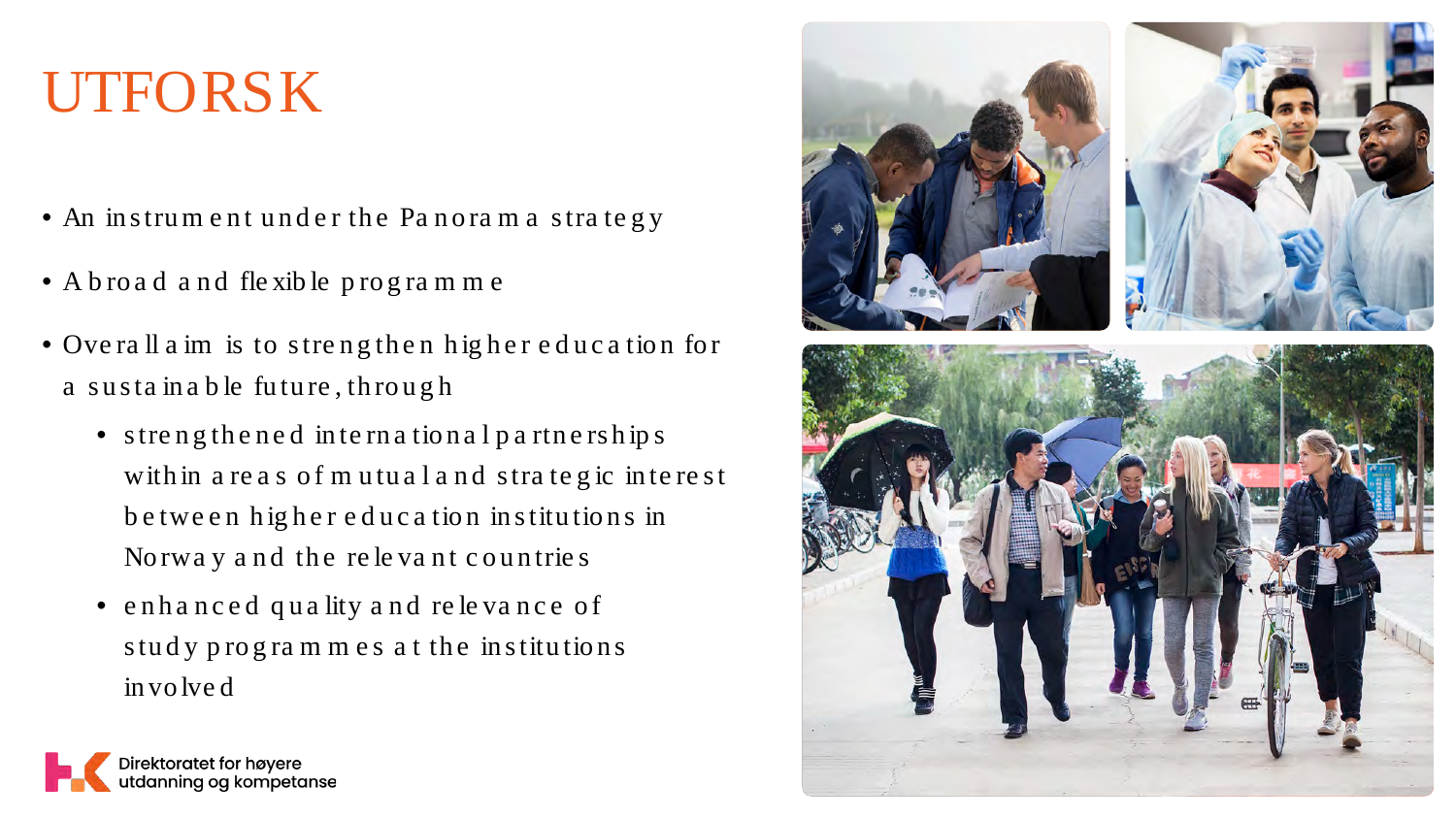## UTFORSK  $-$  the 2022 call



- Open for projects with partners in all the  $\bullet$ selected countries, South Korea included
- Projects may be awarded up to 3 MNOK for 4year projects
- A m in im um of 100 MNOK is m a de a vailable
- Application deadline 20. April 2022, before 12:00
- More inform a tion a bout **UTFORSK**

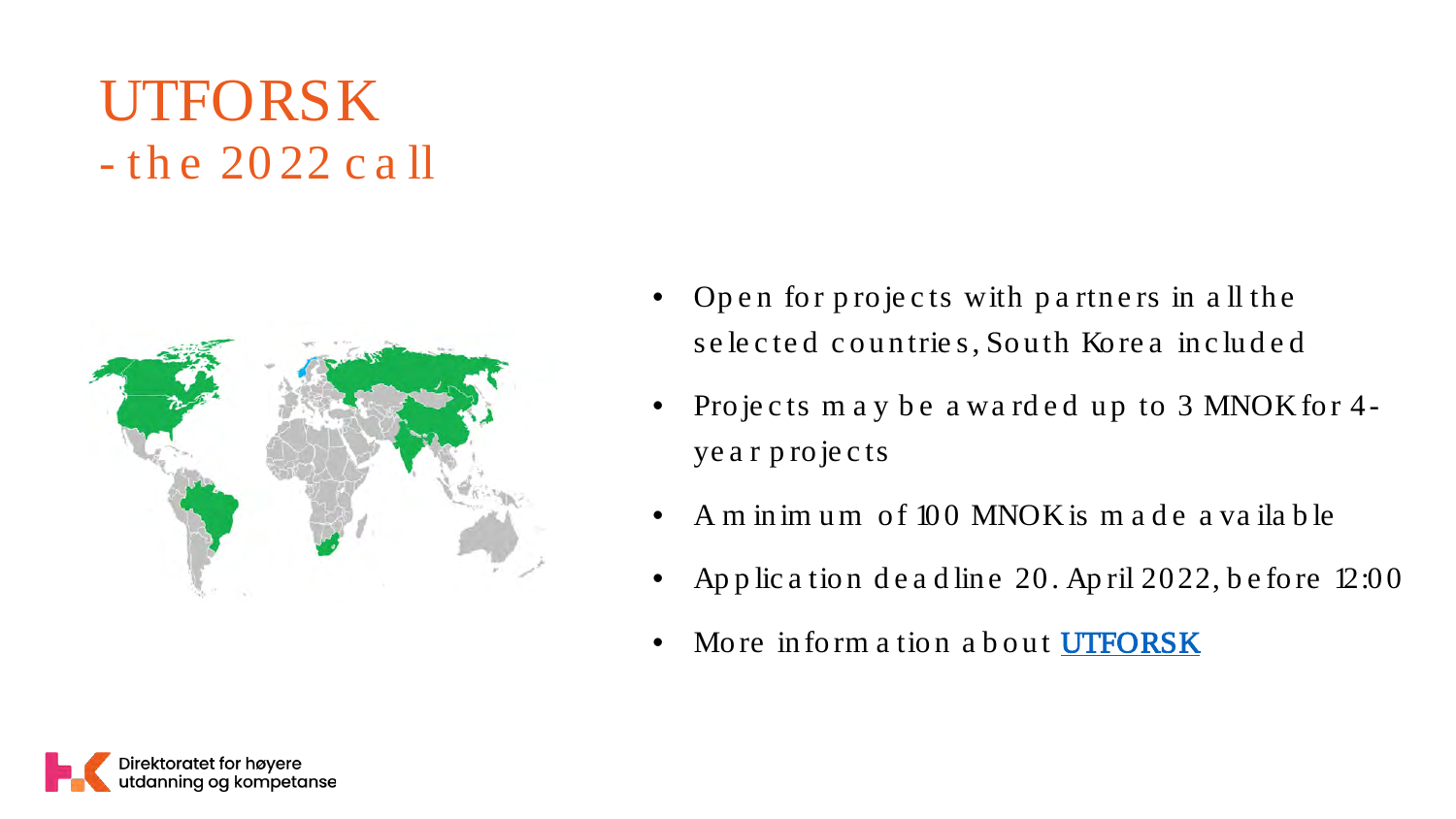#### Available funds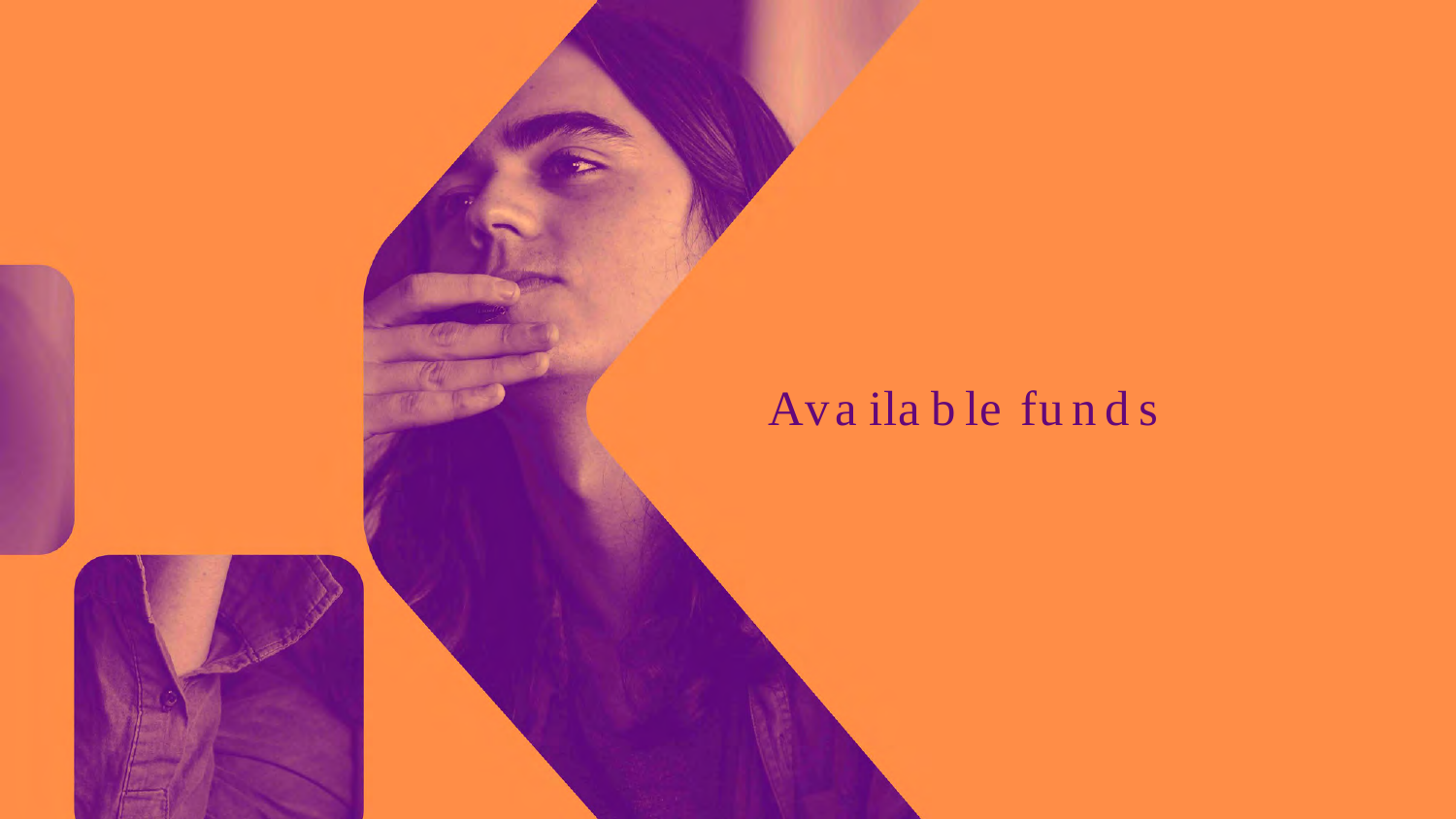### **Where to look for funding for cooperation with South Korea at the Research Council of Norway?**

*Opportunities for funding international cooperation are included within the «regular» calls.* 

- Our tip: do not wait for calls with «South Korea» in the title, but explore the following types of calls:
- 1. Calls for Collaborative and Knowledge-building Projects
	- open for funding international research organisations
	- read call text and ask to clarify if needed
	- annual calls with main deadline in February
- 2. Calls for networks & other activities
	- Currently a call for [Network activities](https://www.forskningsradet.no/en/call-for-proposals/2022/coordination-networking-svalbard/) at Svalbard
- 3. Calls for individual international projects
	- annual call [deadline in February,](https://www.forskningsradet.no/en/call-for-proposals/2022/researcher-project-international-mobility/)
- 4. Multilateral and European calls
	- [Eurostars](https://www.forskningsradet.no/en/call-for-proposals/International-joint-calls/eurostars--for-small-and-medium-sized-enterprises/) call for SMEs (South Korea is member) call open - next deadline March 24th



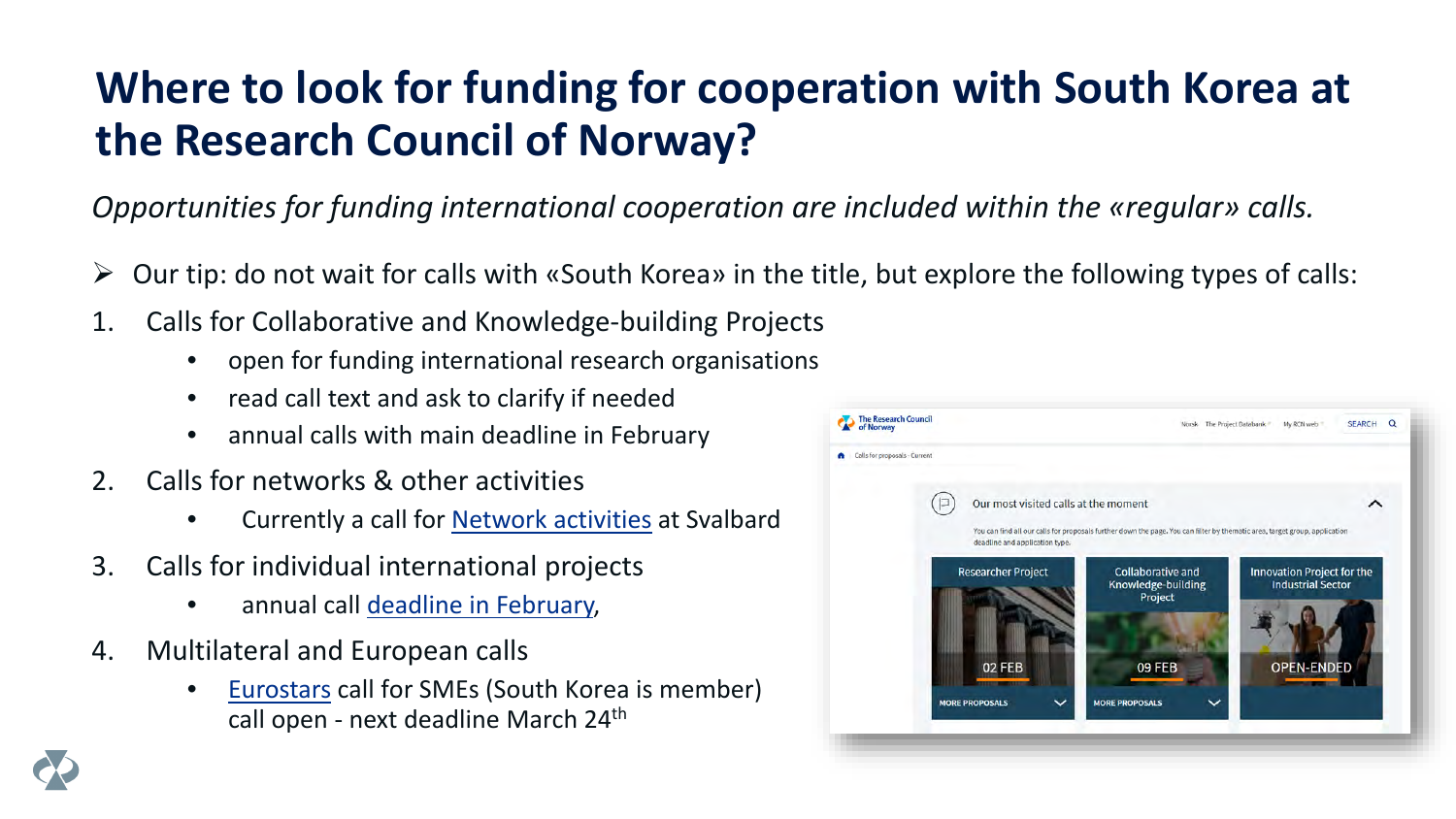### Scholarships a vailable for students

- *Ekstra stipend (2500 kr/mnd) through the Norwegian state loan fund to students going on exchange to the following countries: Brazil, India, South-Africa, Japan, China, Russia and South Korea – proposed measure*
- **Lånekassen's support for language courses (not English)**
- **[ASEM DUO](http://www.asemduo.org/index.php)**
- **[Global Korea Scholarship Programme \(degree](https://www.studyinkorea.go.kr/en/sub/gks/allnew_invite.do) seeking students)**



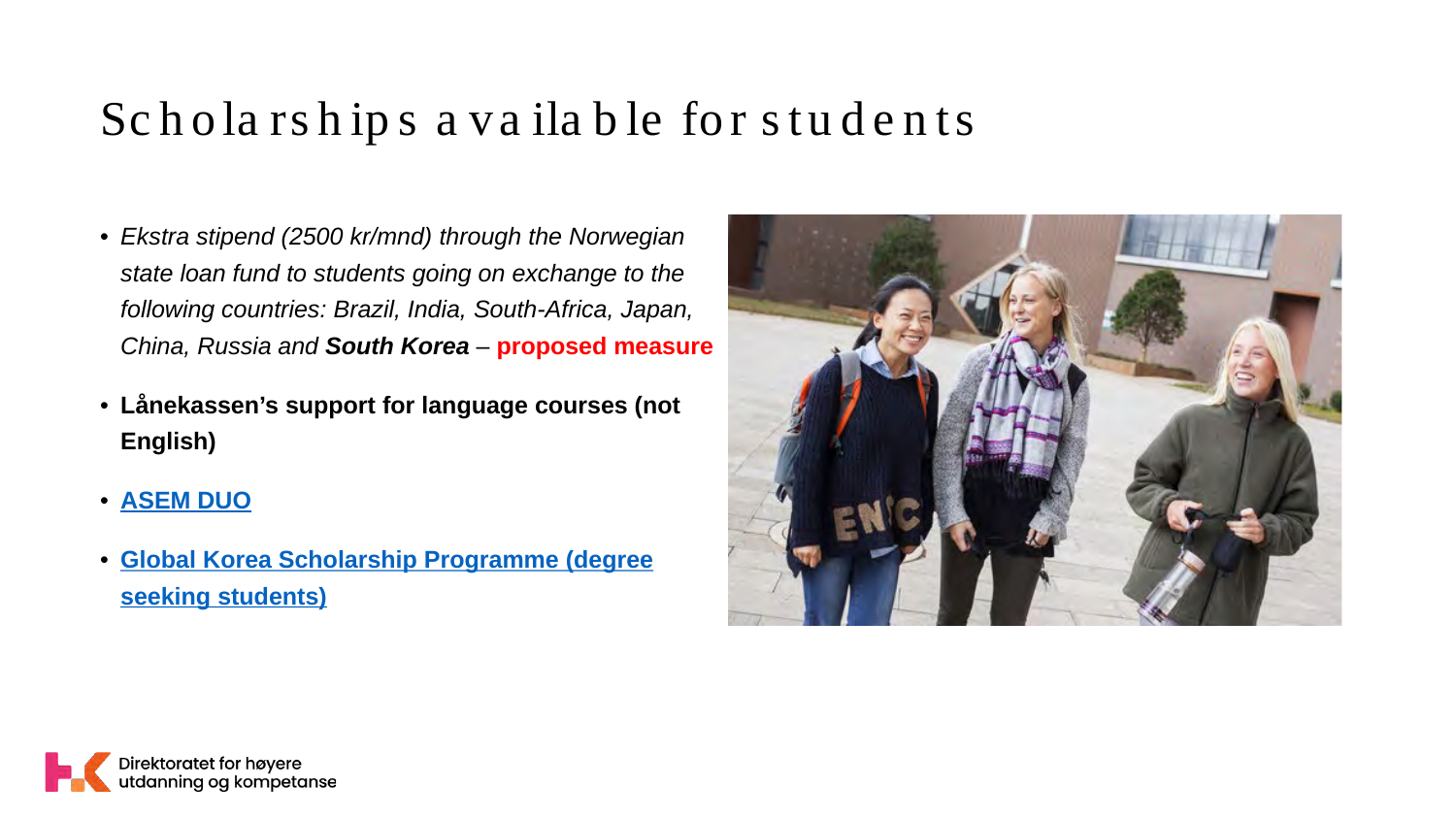#### Re le vant events

10 Fe b ru a ry : 14 :0 0 - 15 :0 0

Sø ke rve ile ding for UTFORSK CALL FOR **APPLICATIONS** 

15 Fe b ru a ry 10 :0 0 - 12:0 0 :

[INTPART s ø kja rwe b in a r](https://hkdir.no/arrangement/intpart-soekjarwebinar)

15 Fe b ru a ry 12:0 0 - 13.30 :

Panoram a we b in a r: Studentm obilitet og pros je kts a m a rb e id m e d Japan

**http://nyhetsbrev.hkdir.no**





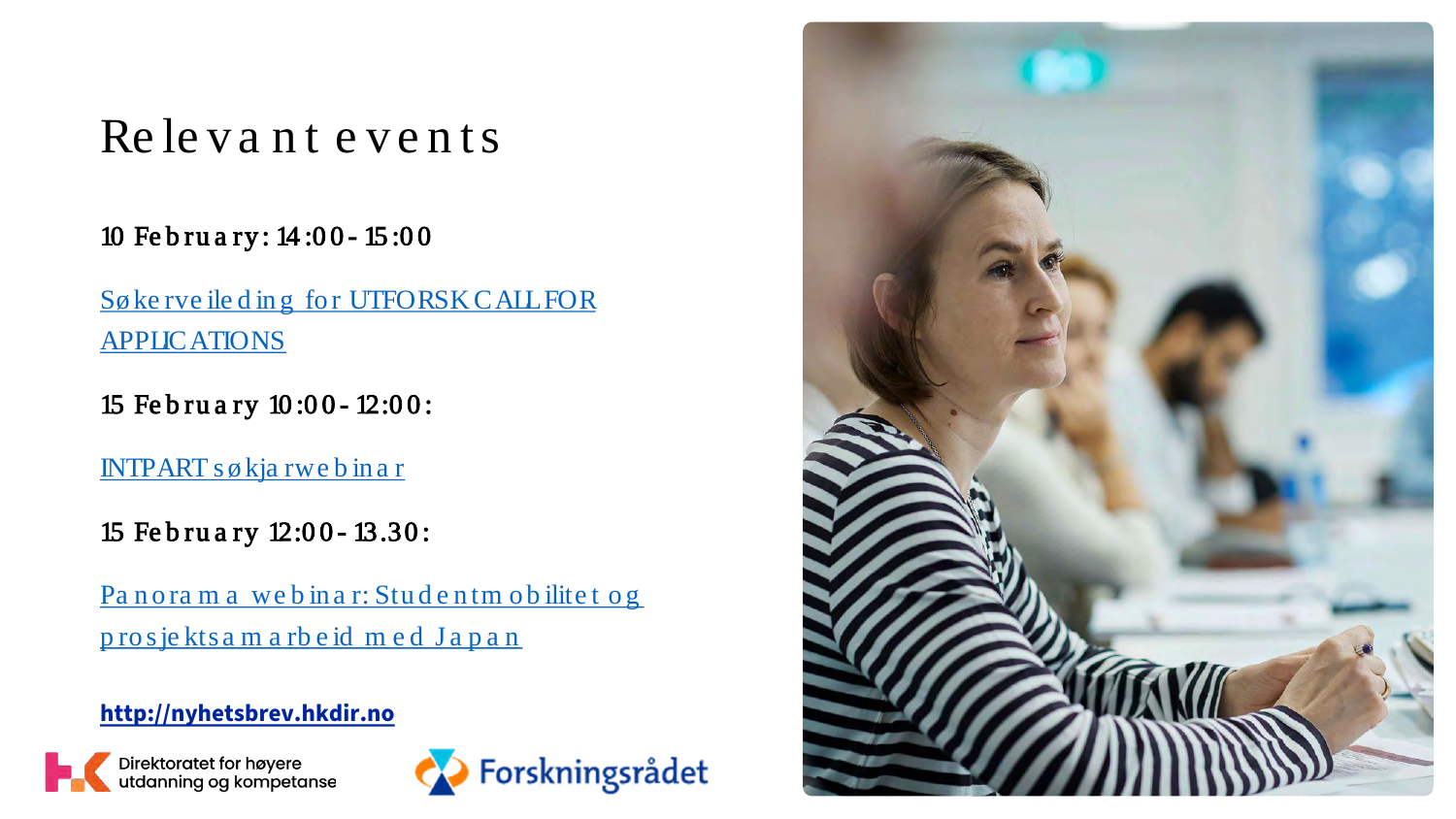### Invited project coordinators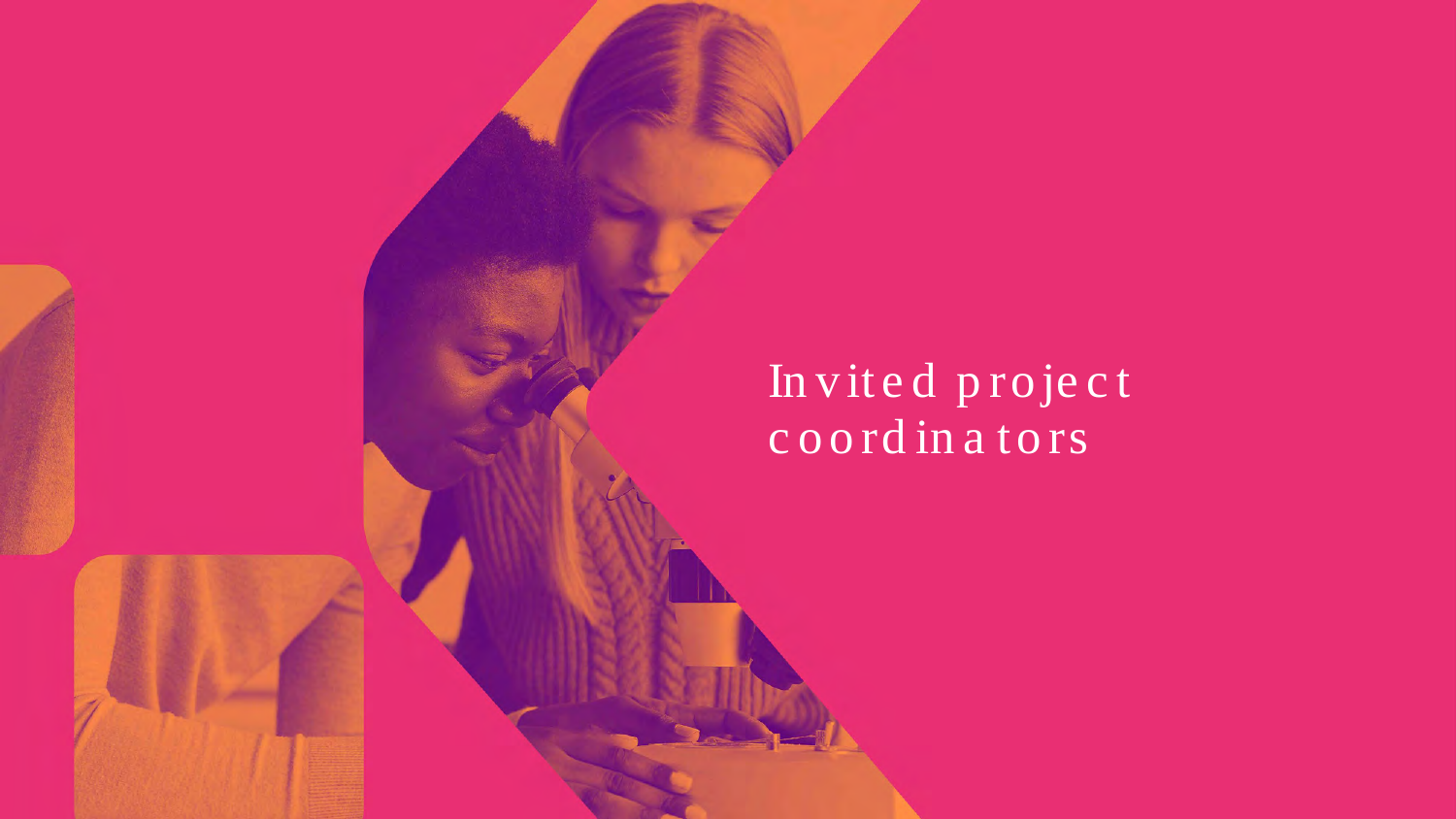#### **Projects to be presented in the panel discussion**

#### **UTFORSK 2020 - Masoud Naseri (UiT)**

*A multidisciplinary route for safety and security from the [High North to South Korea](https://espresso.diku.no/projects/;jsessionid=jc1ryg7bxw9ivqzc9nwzyg3q?1&project=UTF-2020-SouthKorea/10014)* 

#### **INTPART 2021 GEOMME- Graham Gilbert (NGI)**

*[Climate-induced geohazards mitigation, management, and education](https://prosjektbanken.forskningsradet.no/project/FORISS/322469?Kilde=FORISS&distribution=Ar&chart=bar&calcType=funding&Sprak=no&sortBy=score&sortOrder=desc&resultCount=30&offset=0&Fritekst=Climate-induced+geohazards+mitigation%2C+management%2C+and+education+in+Japan%2C+South+Korea%2C+and+Norway+%28GEOMME%29) in Japan, South Korea and Norway*

#### **INTPART 2021 NEARTEAMS - Andrej Kuznetsov (UiO)**

*Norway - [East Asia Research Training and Education](https://prosjektbanken.forskningsradet.no/project/FORISS/322382?Kilde=FORISS&distribution=Ar&chart=bar&calcType=funding&Sprak=no&sortBy=score&sortOrder=desc&resultCount=30&offset=0&Fritekst=322382) in Advanced MaterialS: program focusing on light-matter interactions*